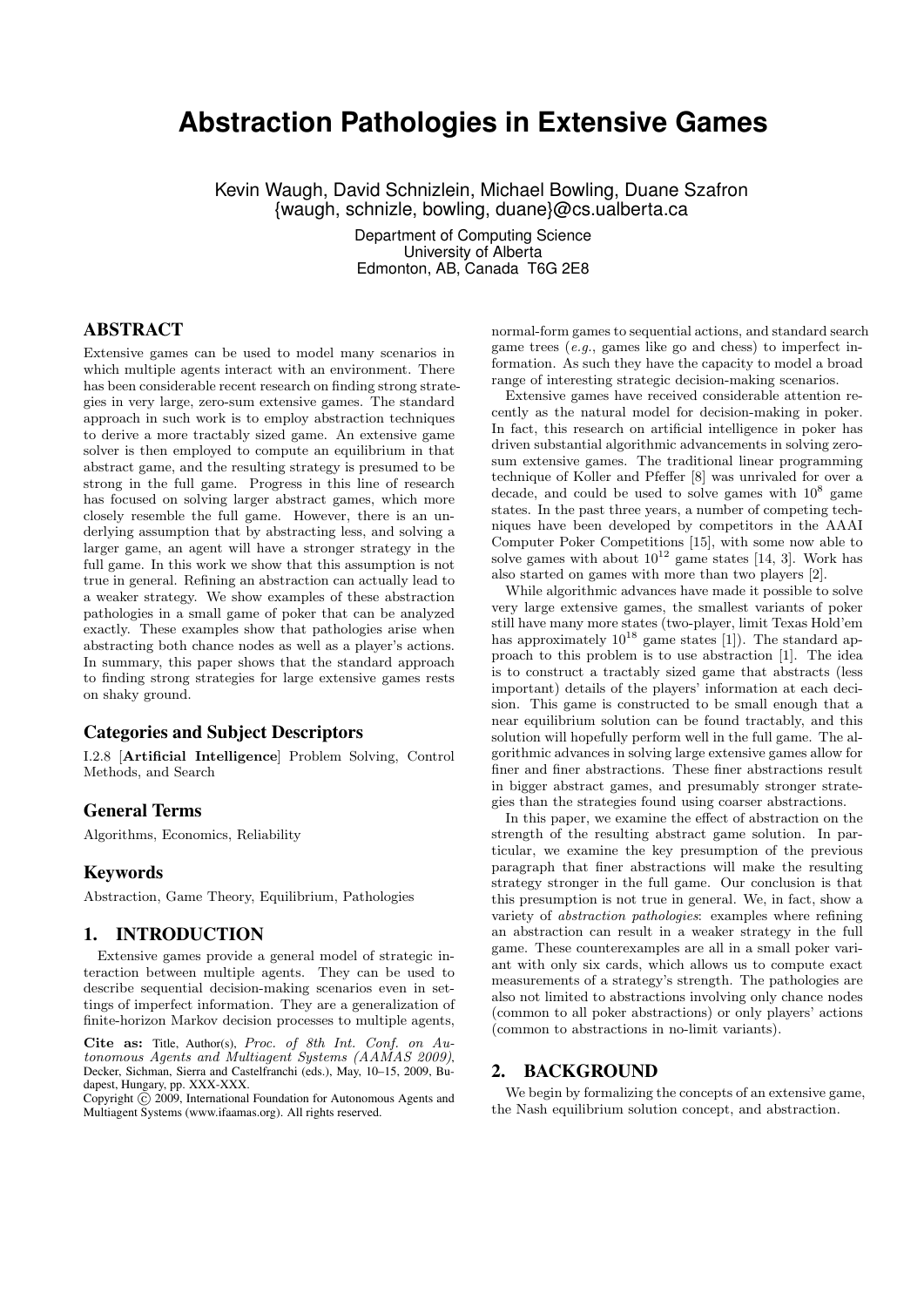## 2.1 Extensive Games

Extensive games are a useful tool for modeling environments with multiple agents. Players (and chance) alternate taking actions until a terminal history is reached, and the resulting utility to each of the players is determined by this final history. However, players may not be able to completely observe the actual choices of the other players or chance. This allows for scenarios where two distinct histories of actions may not be distinguishable by the next player to act, creating a game of imperfect information.

Formally, we can define an extensive game as follows.

DEFINITION 1 (EXTENSIVE GAME).  $[10, p. 200]$  A finite extensive game with imperfect information is denoted Γ and has the following components:

- A finite set N of *players*.
- A finite set H of sequences, the possible *histories* of actions, such that the empty sequence is in H and every prefix of a sequence in H is also in H.  $Z \subseteq H$  is the set of **terminal histories**.  $A(h) = \{a : (h, a) \in H\}$ are the actions available after a non-terminal history  $h \in H \setminus Z$ .
- A *player function* P that assigns to each non-terminal history a member of  $N \cup \{c\}$ , where c represents chance.  $P(h)$  is the player who takes an action after the history h. If  $P(h) = c$ , then chance determines the action taken after history  $h$ . Let  $H_i$  be the set of histories where player i chooses the next action.
- A function  $f_c$  that associates with every history h for which  $P(h) = c$  a probability measure  $f_c(\cdot|h)$  on  $A(h)$ .  $f_c(a|h)$  is the probability that a occurs given h, where each such probability measure is independent of every other such measure.
- For each player  $i \in N$ , a partition  $\mathcal{I}_i$  of  $H_i$  called the *information partition of player i; a set*  $I_i \in \mathcal{I}_i$  *is an information set of player i. For every h, h'*  $\in I_i$ , we require that  $A(h) = A(h')$ .
- For each player  $i \in N$ , a **utility function**  $u_i$  that assigns each terminal history a real value.  $u_i(z)$  is rewarded to player i for reaching terminal history z. If  $N = \{1, 2\}$  and for all z,  $u_1(z) = -u_2(z)$ , an extensive form game is said to be *zero-sum*.

Histories in the same information set are indistinguishable to the player making the decision. This results in some information partitions that force odd and unrealistic situations on a player where they are forced to forget their own past histories or decisions. If all players can recall their previous actions with the corresponding information sets, the game is said to be one of perfect recall. This work will focus on finite, zero-sum extensive games with perfect recall.

A strategy for player i,  $\sigma_i$ , in an extensive game, Γ, is a function that assigns a probability distribution over  $A(h)$ to each  $h \in H_i$ , where  $\sigma_i(h) = \sigma_i(h')$  for all h and h' in the same information set. That is, a strategy must give the same distribution over actions to all histories in the same information set. If player i is following  $\sigma_i$ , then whenever a history h is reached where  $P(h) = i$ , player i samples from  $\sigma_i(h)$  to choose its action. We let  $\Sigma_i$  be the set of possible strategies for player i. A strategy profile,  $\sigma$ , consists of a strategy for each player,  $\sigma_1, \ldots, \sigma_n$ , with  $\sigma_{-i}$  referring to all the strategies in  $\sigma$  except  $\sigma_i$ . We define  $u_i(\sigma)$  to be the

expected reward for player  $i$  when all players play according to  $\sigma$ . Abusing notion, we let  $u_i(\sigma_1, \sigma_2) = u_i(\{\sigma_1, \sigma_2\})$  and  $u_i(\sigma_{-i}, \sigma'_i) = u_i(\sigma_{-i} \cup {\sigma'_i}).$ 

#### 2.2 Best Response and Nash Equilibria

If player  $i$  knows the strategies of the other players, then it can compute a utility maximizing response. Given  $\sigma_{-i}$ , we say player i's **best response** is any strategy that maximizes

$$
b_i(\sigma_{-i}) = \max_{\sigma'_i \in \Sigma_i} u_i(\sigma_{-i}, \sigma'_i), \tag{1}
$$

where  $b_i(\sigma_{-i})$  is called the best response value to  $\sigma_{-i}$ . If the other player's strategies are not known, one usually appeals to the Nash equilibrium solution concept.

Definition 2 (Nash Equilibrium). A *Nash equilibrium* is a strategy profile  $\sigma$  where for all players

$$
u_i(\sigma) = b_i(\sigma_{-i})
$$
\n(2)

An approximation of a Nash equilibrium or ε*-Nash equilibrium* is a strategy profile  $\sigma$  where for all players

$$
u_i(\sigma) + \varepsilon \ge b_i(\sigma_{-i})
$$
\n(3)

If  $\sigma$  is a Nash equilibrium, then every player is playing a best response to  $\sigma_{-i}$  and therefore no player can benefit by deviating its strategy from  $\sigma$ . At an  $\varepsilon$ -equilibrium, no player can benefit more than  $\varepsilon$  by deviating from  $\sigma$ . All finite games have at least one Nash equilibrium. In the case of zerosum extensive games with perfect recall there are efficient techniques for computing an  $\varepsilon$ -Nash equilibrium, such as linear programming [8], the excessive gap technique [3], and counterfactual regret minimization [14]. To clarify, when we talk of an equilibrium, we are referring to the strategy profile. When we talk of an equilibrium strategy, we are referring to a strategy belonging to an equilibrium.

An equilibrium strategy in a zero-sum game maximizes the agent's worst case utility over the possible strategies of its opponent. This can also be thought of as minimizing the best case loss of the agent. Mathematically, this equivalence is stated in the Minimax Theorem [9].

THEOREM 1 (MINIMAX THEOREM). For any zero-sum extensive game Γ, we have

$$
v^* = \max_{\sigma_1 \in \Sigma_1} \min_{\sigma_2 \in \Sigma_2} u_1(\sigma_1, \sigma_2) = \min_{\sigma_2 \in \Sigma_2} \max_{\sigma_1 \in \Sigma_1} u_1(\sigma_1, \sigma_2) \quad (4)
$$

where  $v^*$  is the value of  $\Gamma$  for player 1.

As a corollary we have for all equilibrium  $\sigma$  and all  $\sigma'_1 \in \Sigma_1$ ,  $\sigma'_2 \in \Sigma_2$ 

$$
v^* = b_1(\sigma_2) \le u_1(\sigma_1, \sigma_2'), \text{ and } (5)
$$

$$
-v^* = b_2(\sigma_1) \le u_2(\sigma_2, \sigma'_1) \tag{6}
$$

An equilibrium strategy is guaranteed to obtain at least the zero-sum game's value for player  $i$ . An approximate equilibrium strategy can be evaluated by how far from this value an opponent can shift the game. We call this difference a strategy's exploitability.

DEFINITION 3. We define the **exploitability of player** i for a strategy  $\sigma_i$ , written  $\varepsilon_i(\sigma_i)$ , as

$$
\varepsilon_1(\sigma_1) = b_2(\sigma_1) + v^*, \ \text{and} \tag{7}
$$

$$
\varepsilon_2(\sigma_2) = b_1(\sigma_2) - v^*
$$
\n(8)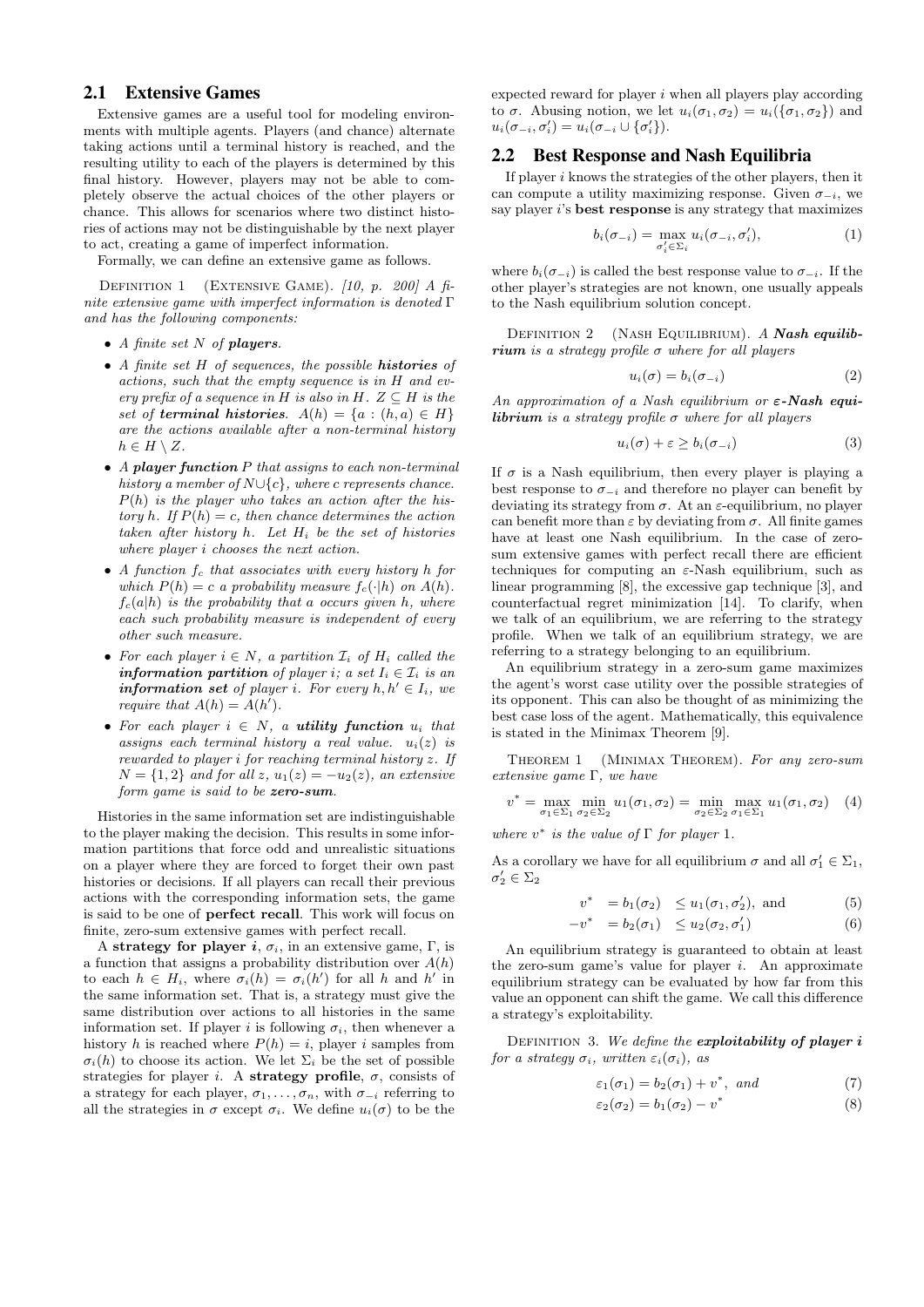Exploitability measures how much an opponent who knows  $\sigma_i$  can benefit by player i's failure to play an equilibrium strategy. It is a worst case bound on the quality of a strategy. This makes exploitability the natural metric for evaluating any technique whose goal is to compute a strong strategy with no knowledge of how an opponent might play. Note that for all  $\sigma_i$ ,  $\varepsilon_i(\sigma_i) \geq 0$  and for all equilibria  $\sigma^*$ ,  $\varepsilon_i(\sigma_i^*) = 0$ .

#### 2.3 Game Abstraction

The goal of this paper is to evaluate the use of abstraction to turn intractably large extensive games into smaller, tractably sized games. In particular, how does abstraction affect the quality of the resulting strategies in the full game? There are two obvious methods for creating a smaller game from a larger one. First, we can merge information sets together. Second, we can restrict the actions a player can take from a history. We can also do a combination of these two methods.

Definition 4 (Abstraction). An *abstraction for player i* is a pair  $\alpha_i = \langle \alpha_i^{\mathcal{I}}, \alpha_i^{\mathcal{A}} \rangle$ , where,

- $\alpha_i^L$  is a partitioning of  $H_i$ , defining a set of abstract information sets that must be coarser<sup>1</sup> than  $\mathcal{I}_i$ , and
- $\alpha_i^A$  is a function on histories where  $\alpha_i^A(h) \subseteq A(h)$  and  $\alpha_i^A(h) = \alpha_i^A(h')$  for all histories h and h' in the same abstract information set. We will call this the abstract action set.

The **null abstraction** for player i, is  $\phi_i = \langle \mathcal{I}_i, A \rangle$ . An **abstraction**  $\alpha$  is a set of abstractions  $\alpha_i$ , one for each player. Finally, for any abstraction  $\alpha$ , the **abstract game**,  $\Gamma^{\alpha}$ , is the extensive game obtained from  $\Gamma$  by replacing  $\mathcal{I}_i$  with  $\alpha_i^1$ and  $A(h)$  with  $\alpha_i^A(h)$  when  $P(h) = i$ , for all  $i$ .<sup>2</sup>

Strategies for abstract games are defined in the same manner as for unabstracted games, but the function must assign the same distribution to all histories in the abstraction information set, and assign zero probability to actions not in the abstract action set. We will use the notation  $\Sigma_i^{\alpha}$  to refer to the set of strategies for player i in the abstract game  $\Gamma^{\alpha}$ .

# 3. MONOTONICITY

As we have discussed, the traditional approach for finding good strategies in very large zero-sum extensive games is to use abstraction. Given limited resources, an abstraction is identified (by hand or automatically) such that solving the resulting abstract game is tractable. As more resources become available or solvers become more efficient, the abstraction can be further refined, resulting in larger abstract games. The presumption of this approach is that since the refined game is more representative of the full game, a Nash equilibrium in this refined game would be closer to equilibrium in the full game. In other words, refining an abstraction leads to monotonic improvement in strategy quality.

The dramatic advancements that have come out of the AAAI Poker Competitions, suggests this may be true. In the first year of the event, teams used linear programming techniques to solve small games, containing only a subset of the betting rounds [1, 4]. These small abstract games were then pieced together to create an overall poker strategy. In the following years, new equilibrium solving techniques were introduced and teams were able to solve a single abstract game to find a complete strategy [3, 13, 14]. In the following year, further enhancements were made to solve even larger abstract games, with as many as  $10^{12}$  game states. Each year, (roughly speaking) solving the largest abstract game has won the competition. Hence, a strategy of merely building and solving the largest possible (carefully constructed) abstracted games has been employed by the top teams, with the presumption that this will monotonically lead to stronger poker strategies. In fact, the success of this approach in the competition is evidence that the basic presumption may be true.

In this section, we formalize this monotonicity assumption of abstraction. We present a definition for refining abstractions and then state a number of possible strong and weak monotonicity properties that may hold. Unfortunately, every useful form of this property does not hold in general. In the next section, we give counterexamples, showing even in a small poker game that a plethora of non-monotonicities in abstractions can exist.

We begin by defining a notion of abstraction refinement.

DEFINITION 5 (REFINEMENT). Let  $\alpha_i$  and  $\beta_i$  be abstractions for player i. We say  $\alpha_i$  **refines**  $\beta_i$ , written  $\alpha_i \supseteq \beta_i$  if and only if  $\beta_i^{\mathcal{I}}$  is coarser than  $\alpha_i^{\mathcal{I}}$  and  $\alpha_i^A(h) \supseteq \beta_i^A(h)$  for all  $h \in H_i$ . If  $\alpha_i \supseteq \beta_i$  and  $\beta_i \supseteq \alpha_i$  then we say  $\alpha_i$  and  $\beta_i$  are *equivalent, written*  $\alpha_i \equiv \beta_i$ . In addition, we say  $\alpha$  refines β, or  $\alpha \sqsupseteq \beta$ , if and only if  $\alpha_i \sqsupseteq \beta_i$  for all i.

A refinement, therefore, allows the player's decisions to be contingent on all the same information (and possibly more). A refinement also allows a player to make all of the same choices (and possibly more). As a result, a strict refinement necessarily gives the player more available strategies.

```
THEOREM 2. If \alpha \sqsupseteq \beta then for all i, \Sigma_i^{\alpha} \supseteq \Sigma_i^{\beta}.
```
PROOF. Suppose  $\sigma_i \in \Sigma_i^{\beta}$ . For any h and h' in the same abstract information set of  $\alpha_i$ , they must also be in the same abstract information set of  $\beta_i$  since  $\beta_i^{\perp}$  is coarser than  $\alpha_i^{\perp}$ . Therefore  $\sigma_i(h) = \sigma_i(h')$ . Furthermore, since  $\sigma_i(h)$  defines a distribution over  $\beta_i^A(h)$  it also defines a distribution over the superset  $\alpha_i^A(h)$ . Thus  $\sigma_i \in \Sigma_i^{\alpha}$ .

One might presume that more available strategies would mean better strategies would be found. However, solving games does not mean finding the best strategy from the available set, but rather finding a pair of strategies, one for each player, that are in equilibrium. The abstraction for each player matters. Again, one might presume that giving more available strategies to all players would result in a strategy that is closer to equilibrium in the full game. We can state these presumptions formally, using our notion of exploitability,  $\varepsilon_i(\sigma_i)$ , as the quantitative value for how far  $\sigma_i$  is from an equilibrium strategy.

PROPERTY 1 (MONOTONICITY). Let  $\alpha$  and  $\beta$  be abstractions, where  $\alpha \sqsupseteq \beta$ .

<sup>&</sup>lt;sup>1</sup>Recall that partition A is coarser than partition B, if and only if every set in  $B$  is a subset of some set in  $A$ , or equivalently x and y are in the same set in A if x and y are in the same set in B.

 $2$ As discussed earlier some partitions of information can result in situations where a player is forced to forget their own past decisions. This paper only considers abstractions that result in an abstract game with perfect recall.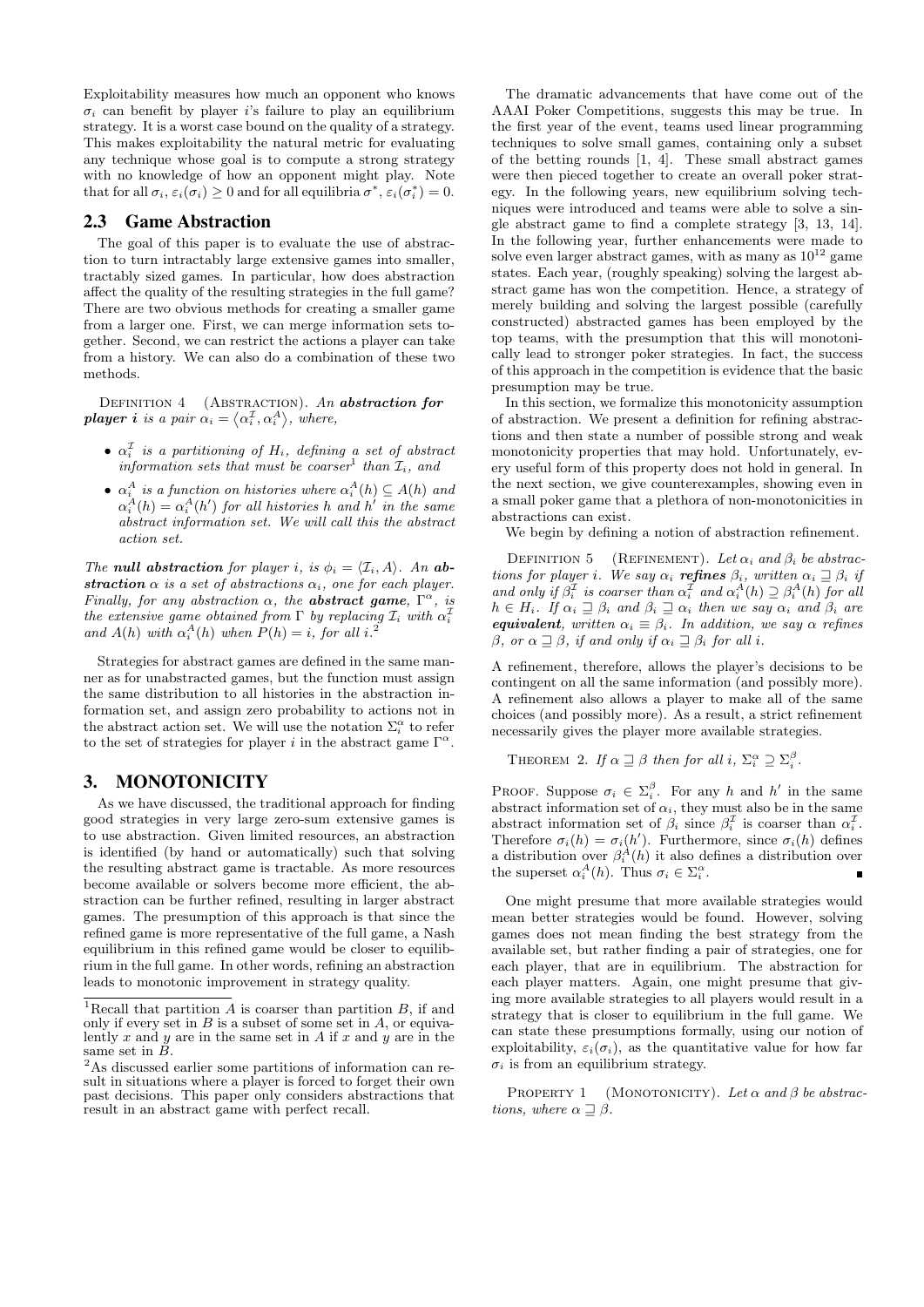- (a) **Strong Monotonicity for player i**: If  $\sigma^{\alpha}$  and  $\sigma^{\beta}$  are  $Nash$  equilibria for  $\Gamma^{\alpha}$  and  $\Gamma^{\beta}$  (respectively),  $\varepsilon_i(\sigma_i^{\alpha}) \leq$  $\varepsilon_i(\sigma_i^\beta).$
- (b) **Weak Monotonicity for player i:** Let  $\Sigma^{\alpha,*}$  and  $\Sigma^{\beta,*}$  be the set of all Nash equilibria for  $\Gamma^{\alpha}$  and  $\Gamma^{\beta}$  $(respectively)$ ,  $\min_{\sigma \in \Sigma^{\alpha,*}} \varepsilon_i(\sigma_i) \leq \min_{\sigma \in \Sigma^{\beta,*}} \varepsilon_i(\sigma_i)$ .

If the (strong or weak) monotonicity property for player i holds only if  $\alpha_{-i} \equiv \beta_{-i}$  (i.e., we only refine the player's abstraction), then we call it *player monotonic*. If it only holds if  $\alpha_i \equiv \beta_i$  (i.e., we only refine the opponent's abstraction) then we call it *opponent monotonic*.

Strong monotonicity requires that every equilibrium strategy in the finer abstract game be less exploitable than every equilibrium strategy in the coarser abstract game. This is the most hopeful property, and the one that is presumed by work that seeks to use larger and larger abstractions (since most game solvers make no claims about the equilibria they find or approximate). Extensive games, though, may have many equilibria, and some of these may be closer to optimal in the full game than others. Weak monotonicity states that the best equilibrium strategy in the finer abstract game is less exploitable than the best equilibrium strategy in the coarser abstract game. Player and opponent (weak and strong) monotonicity are weaker monotonicity properties that refer to when a refinement only affects the player's or opponent's abstraction, respectively.

Unfortunately, none of these monotonicity properties hold in general. We show specific counterexamples of all of them in the next two sections. However, before moving on to these counterexamples, there is one condition under which we can prove monotonicity does hold. If we use an abstraction where the opponent plays in the null abstraction  $(i.e.,$ the full game), then we see monotonicity in the player's abstraction.

THEOREM 3. Let  $\alpha$  and  $\beta$  be abstractions where  $\alpha \supseteq \beta$ and  $\alpha_2 \equiv \beta_2 \equiv \phi_2$ . If  $\sigma^{\alpha}$  and  $\sigma^{\beta}$  are Nash equilibria for  $\Gamma^{\alpha}$ and  $\Gamma^{\beta}$ , respectively, then  $\varepsilon_1(\sigma_1^{\alpha}) \leq \varepsilon_1(\sigma_1^{\beta})$ .

PROOF. We use the definition of  $\varepsilon_1$  (steps 9 and 12) and the Minimax Theorem (steps 10 and 12), plus the fact that a maximum over a set is no larger than the maximum over a superset (step 11) to prove this theorem.

$$
v^* - \varepsilon_1(\sigma_1^{\alpha}) = \min_{\sigma_2 \in \Sigma_2} u_1(\sigma_1^{\alpha}, \sigma_2)
$$
\n(9)

$$
= \max_{\sigma_1 \in \Sigma_1^{\alpha}} \min_{\sigma_2 \in \Sigma_2} u_1(\sigma_1, \sigma_2)
$$
 (10)

$$
\geq \max_{\sigma_1 \in \Sigma_1^{\beta}} \min_{\sigma_2 \in \Sigma_2} u_1(\sigma_1, \sigma_2) \tag{11}
$$

$$
= \min_{\sigma_2 \in \Sigma_2} u_1(\sigma_1^{\beta}, \sigma_2) = v^* - \varepsilon_1(\sigma_1^{\beta}). \tag{12}
$$

Removing  $v^*$  followed by negating the sides of the inequality and flipping the  $\geq$  to  $\leq$  gives us our result.

Unfortunately, unless there is considerable asymmetry in the number of choices available to the two players, solving a game where even one player operates in the null abstraction is typically infeasible. This is certainly true in the large poker games that have been examined recently in the literature. Although the result gives some insight as to when abstraction is safe, it does not give a foundation for the practical use of abstraction.

# 4. COUNTEREXAMPLES

In this section we present counterexamples to the monotonicity property. We performed several tests on different types of abstractions in a small poker variant. In these tests, we focus on the first player and look at abstracting both its view and its opponent's view. After abstraction, we solve the resulting abstract game and then calculate the best response value to the player's strategy in the full game. Finally, the value of the full game (which is non-zero due to a positional advantage for player two) is removed from this value to obtain the exploitability of the player's strategy. To reiterate, these experiments can only be performed in a game small enough that we can solve it exactly.

#### 4.1 Leduc Hold'em

Texas Hold'em games, which are the focus of much of the recent research, are too large to feasibly compute the exploitability of a strategy. As a consequence, we chose to use a smaller poker game called Leduc Hold'em [11] for our experiments. In this game the deck contains two Kings, two Queens and two Jacks. Each player initially pays one chip to the pot, called an ante, and is dealt a single private card. After a round of betting, a community card is dealt face up. After a subsequent round of betting, if neither player has folded, both players reveal their private cards. If either player pairs their card with the community card they win the chips in the pot. Otherwise, the player with the highest private card is the winner. In the event both players have the same private card, they draw and split the chips in the pot.

Each betting round starts with player 1's action. Player 1 may check or bet. Actions then alternate between the two players. When facing a bet, a player can fold, call or raise. Folding forfeits the chips in the pot to the opponent and the hand ends. Calling requires the player to match the bet faced and the betting round ends. Raising requires a player to put more chips into the pot than the current bet faced. The opponent must then respond with an action of its own. If player 1's first action is a check, then player 2 has the option of checking to end the betting round.

In limit Leduc Hold'em the total number of bets and raises in a round is not allowed to exceed two. Furthermore, each bet in the first round is fixed to be two chips. The subsequent betting round has a fixed size of four chips. In no-limit Leduc Hold'em a player may bet or raise any amount of his remaining chips. A raise is only valid if it is at least the size of the preceding bet or raise on the same round. There is no limit on the number of times a player may bet or raise other than the number of chips remaining in their stack.

For our experiments, we report the exploitability of a strategy in millibets per hand (mb/h). This reflects how much a player is expected to lose per hand in the worst case. A millibet is one thousandth of a small bet, which in limit is two chips and in no-limit is one chip. Equilibrium strategies were computed with CPLEX using a sequence form representation [8]. Though there exists many equilibrium strategies, we only computed a single strategy for each abstract game. Since Leduc Hold'em is such a small game, we can compute exploitability exactly. That is, the exploitability numbers for the computed strategies have no variance as sampling was not required. Some error is derived from the actual equilibrium calculations, which is on the order of  $10^{-5}$ mb/h or smaller.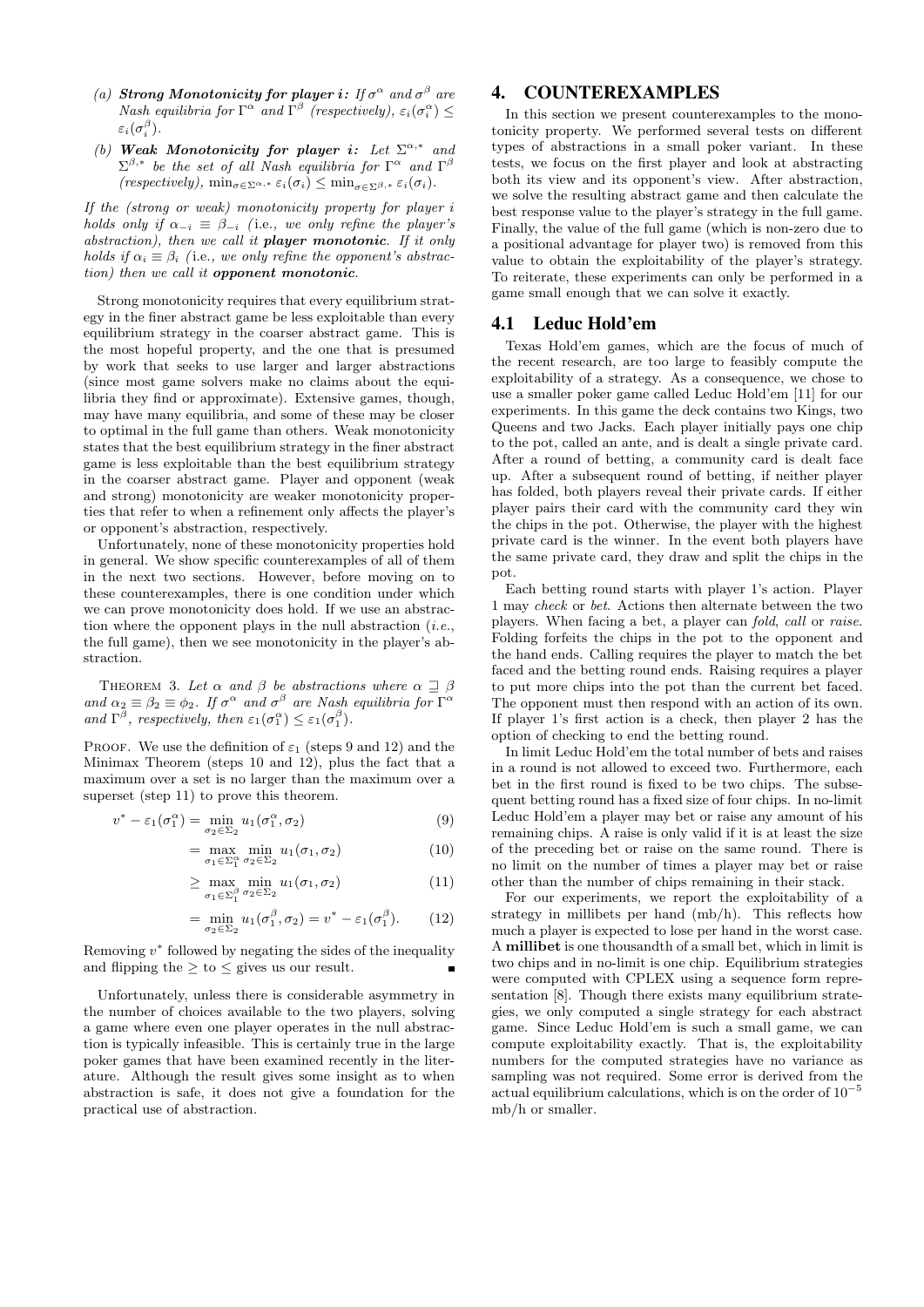| Abstraction      | Exploitability     |
|------------------|--------------------|
| <b>FULL-FULL</b> | 0.0                |
| $J.Q.K-FULL$     | 55.2               |
| <b>JO.K-FULL</b> | 69.0               |
| <b>J.QK-FULL</b> | 126.3              |
| <b>JQK-FULL</b>  | 219.3              |
| $JO.K-JO.K$      | $\overline{272.2}$ |
| $JO.K-J.O.K$     | 274.1              |
| FULL-J.QK        | 345.7              |
| FULL-JQ.K        | 348.9              |
| $J.Q.K-J.Q.K$    | 359.9              |
| $J.O.K-JQ.K$     | 401.3              |
| $J. QK-J. QK$    | 440.6              |
| FULL-JQK         | 459.5              |
| FULL-J.Q.K       | 491.0              |
| <b>JQK-JQK</b>   | 755.8              |

Table 1: Exploitability of various limit Leduc Hold'em strategies in millibets/hand (mb/h)

## 4.2 Card Abstraction

The first example we examine involves abstracting the cards in limit Leduc Hold'em. Card abstraction is typically done by grouping together hands of similar strength or distribution over future strengths. In the abstract game an agent cannot distinguish between the hands in a group. The intuition is that hands of similar current or future strength can be played with a similar strategy. Grouping hands in this fashion requires a strength metric, typically placing some weight on the expected probability of winning at a showdown as well as on the variance of this probability. When using this method to abstract cards, the size of the abstract game is determined by the size of each hand group.

Johanson [7] describes a method for creating abstractions using a metric called hand strength squared, which creates roughly equal sized groups based on a metric that incorporates both the expectation and variance of future strength. A method by Gilpin et al. [5] uses a bottom-up approach to create a potential-aware abstraction. This method works by clustering the terminal nodes and then repeatedly clustering earlier rounds based upon distances between distributions over future clusters. Both of these methods have proven to be effective in poker competitions.

#### *Limit Leduc Hold'em.*

For our experiments in Leduc Hold'em, we start by abstracting the initial deal of the private card. For example, normally the player can separate their private card into King  $(K)$ , Queen  $(Q)$ , or Jack  $(J)$ . One abstracted view is that the private card is either a King  $(K)$  or not a King  $(JQ)$ . Similarly, an abstracted view of the community card is either the private card was paired (pair), or it was not (nopair). The abstractions we used in our experiment are FULL, J.Q.K/ pair.nopair, JQ.K/pair.nopair, J.QK/pair.nopair, and JQK/ pair.nopair. Here, FULL denotes the null abstraction, while periods between the cards separate information sets. For simplicity's sake, we drop *pair.nopair* from the description of the abstractions as it does not add ambiguity. Note that  $J.Q.K$  refines both  $JQ.K$  and  $J.QK$ , both of which refine JQK. A subset of the results of this experiment are displayed in Table 1. The abstraction name in this table describes the abstraction used by the player followed by a "-" and the abstraction used by the opponent.

As is required by Theorem 3, monotonicity holds when our

opponent uses the FULL abstraction. However, there are several examples where monotonicity fails to hold when our opponent is abstracted. For instance,  $JQ.K-JQ.K$  is only exploitable by  $272.2 \text{ mb/h}$  whereas  $JQ.K-J.Q.K$  is exploitable by 274.1 mb/h. In turn, this strategy is even less exploitable than the one for  $J.Q.K-J.Q.K$ , which is exploitable by 359.9 mb/h. These are explicit counterexamples to both strong player monotonicity and strong opponent monotonicity. In other words, refining the card abstractions for both players, as is classically done for competitions, can produce a more exploitable strategy.

## 4.3 Betting Abstraction

The second example we examine involves abstracting betting options in no-limit Leduc Hold'em. Betting abstraction is typically done by restricting the number of betting options from each history. Each additional option has an exponential effect on the size of the game, so often only two or three options are available. A pot sized bet and an all-in bet are frequently among the ones chosen. When using the abstract strategy to play in the full game, an agent must translate the size of the bets in the game to and from actions in the abstract game. For example, if an opponent bets five chips when four chips were in the pot, the agent would likely translate this bet to a pot bet, or four chips. This translation can be particularly troublesome as an opponent can make awkward sized bets that do not map well to the abstract game. These bets distort the agent's belief of the number of chips in the pot and can lead to poor decision making.

Gilpin and colleagues [6] describe the action abstraction and translation for their no-limit agent used in the 2007 AAAI Computer Poker Competition. The main concept is that if our opponent makes a bet of size  $b$  that we do not understand, we compare that size to the surrounding bet sizes we do understand, for instance  $a$  and  $c$ , and translate it to the *closest* one. If  $a < b < c$  then we define the closer size to be whichever ratio of  $\frac{b}{a}$ ,  $\frac{c}{b}$  is smallest. This allows us to play an abstract strategy in the full game.

Unlike a true no-limit game where each betting option is some number of chips, the betting options in our game are measured in terms of pot-fractions. Thus, a 50% pot bet would allow us to bet 50% of the current pot size. The exception to this is the all-in option, which allows a player to bet all of their remaining chips.

#### *No-Limit Leduc Hold'em.*

In the game we created, each player starts with 12 chips and is allowed 12 different pot-fraction bets which range from 25% pot to all-in. In the abstract games, each player has up to four betting options. These options are 50% pot  $(h)$ , 100% pot  $(p)$ , 200% pot  $(d)$  and all-in  $(a)$ . Different abstractions are created by disallowing one or more of  $h$ ,  $p$ , and d. When h or d are disallowed, any bets that would have been translated to them are instead translated to a  $p$  bet. Similarly, if  $p$  is also disallowed then all bets are translated to a. This ensures that an abstraction with more bets, like hpda, is a proper refinement of an abstraction with fewer bets, like pda. Note that this is not the translation described by Gilpin *et al.* as their technique may not refine an abstraction with the addition of new betting choices. The betting abstractions we use are FULL, hpda, hpa, pda, pa, and a. A subset of the results are displayed in Table 2.

Again, we see that when our opponent uses the FULL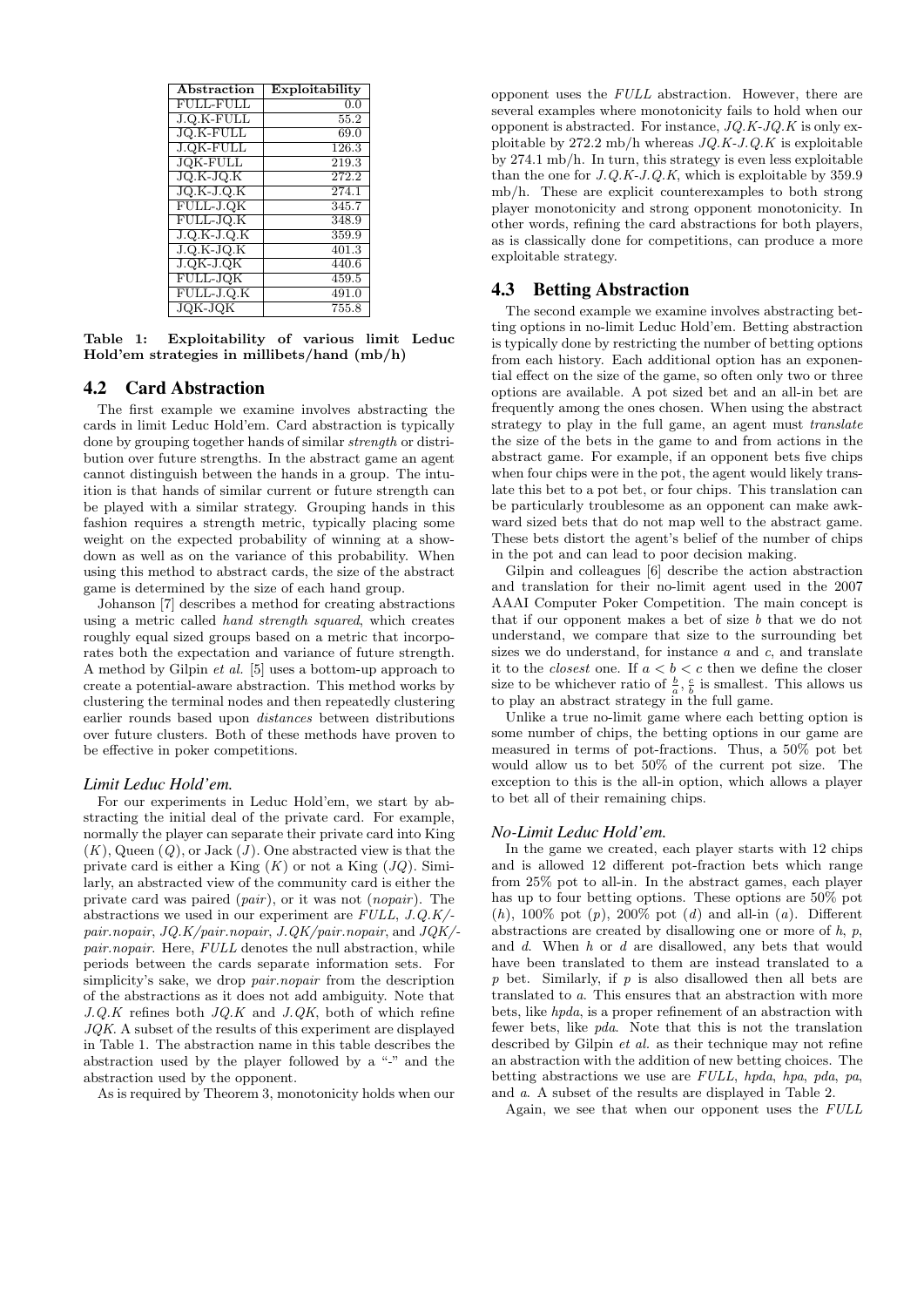| Abstraction                                   | Exploitability    |
|-----------------------------------------------|-------------------|
| <b>FULL-FULL</b>                              | 0.0               |
| $h$ pda-FULL                                  | 0.4               |
| $pda-FULL$                                    | 0.4               |
| $hpa$ -FULL                                   | $\overline{2.8}$  |
| pa-FULL                                       | $\overline{2.8}$  |
| $\overline{\text{a-FULL}}$                    | 5.7               |
| hpda-hpda                                     | $\overline{94.0}$ |
| FULL-hpda                                     | 103.2             |
| a-hpda                                        | 116.8             |
| $pda-hpda$                                    | 118.5             |
| hpa-hpda                                      | 135.2             |
| pa-hpda                                       | 138.3             |
| hpa-hpa                                       | 185.4             |
| $\overline{\text{pa-hpa}}$                    | 185.8             |
| $pda-hpa$                                     | 190.4             |
| FULL-hpa                                      | 193.7             |
| $a-a$                                         | 238.0             |
| $pa-a$                                        | 246.2             |
| $FULL-a$                                      | 247.7             |
| pda-pda                                       | 255.4             |
| $\overline{\mathrm{FULL}\text{-}pda}$         | 276.1             |
| pa-pa                                         | 373.3             |
| $\overline{\mathrm{FULL}\text{-}\mathrm{pa}}$ | 390.4             |

Table 2: Exploitability of various no-limit Leduc Hold'em strategies in millibets/hand (mb/h)

abstraction that the exploitability of our various abstractions are ordered correctly. We also see that this ordering breaks as soon as our opponent is abstracted. One example is that  $a-a$  is only 238.0 mb/h exploitable while  $pa-a$  is 246.2 mb/h exploitable. Similarly,  $pa$ - $pa$  is even more exploitable at 373.3 mb/h. Again, these are counterexamples to strong player and strong opponent monotonicity. In other words, giving the player or the opponent more actions can result in a more exploitable strategy.

## 5. QUALITY OF ABSTRACT EQUILIBRIA

As alluded to earlier, not all abstract equilibrium strategies are equivalent in terms of exploitability in the full game. Strong monotonicity requires all equilibria in a finer abstraction to be stronger than all equilibria in a coarser abstraction. However, maybe some equilibria are weaker, while some equilibria are stronger. This is the premise of our weak monotonicity property. In this section we look into the best equilibrium for a particular abstraction, which first requires some new algorithmic development.

We begin by introducing sequence form, which is a compact representation of a zero-sum extensive game. A game in sequence form is described by the following components:

- An  $m$  by  $n$  **payoff matrix**  $A$ . We call the row player x and the column player y. Entry  $(i, j)$  of A is the reward for player  $x$  if  $x$  plays sequence form action  $i$ and  $y$  plays sequence form action  $j$ .
- A constraint matrix  $E$  and vector  $e$ . We say  $x$  is a valid sequence form strategy if  $Ex = e$  and  $x \ge 0$ .
- A constraint matrix  $F$  and vector  $f$ . This pair is the analog of  $E$  and  $e$  for player  $y$ .

Given a sequence form game and a strategy  $x$ , one can compute  $b_y(x)$ , y's best response value to x, with the following linear program:

$$
b_y(x) = \min_u u^T f \quad \text{subject to} \quad u^T F \ \geq \ -x^T A \quad (13)
$$

Following the best response linear program, we can derive a linear program for computing a Nash equilibrium strategy for  $x$  as:

$$
b_y(x^*) = \min_{u,x} u^T f \quad \text{subject to} \quad u^T F \ge -x^T A
$$

$$
Ex = e \quad x \ge 0 \quad (14)
$$

For more information about sequence form refer to *Efficient* Computation of Behavior Strategies [12].

We can efficiently find the best abstract equilibrium strategy using the following linear program:

$$
\min_{u,v,x} v^T g \quad \text{subject to} \quad v^T G \ge -x^T B \quad u^T F \ge -x^T A
$$
\n
$$
u^T f = t^* \quad Ex = e \quad x \ge 0 \quad (15)
$$

Here  $(A, E, e, F, f)$  is the sequence form description of  $\Gamma^{\alpha}$ and  $(B, E, e, G, g)$  is the sequence form description of a new game  $\Gamma^{\beta}$ . In  $\Gamma^{\beta}$ ,  $\beta_1 \equiv \alpha_1$  and  $\beta_2 \equiv \phi$ .  $t^*$  is the value of  $\Gamma^{\alpha}$ .

THEOREM 4. Any  $x^*$  that is part of an optimal solution to (15) is an equilibrium strategy in  $\Gamma^{\alpha}$  and no other equilibrium strategy of  $\Gamma^{\alpha}$  is less exploitable in  $\Gamma$ .

PROOF. Let  $(u^*, v^*, x^*)$  be an optimal solution to (15). Clearly,  $(u^*, x^*)$  is a feasible point of (14) as the constraints of (14) are a subset of the constraints of (15). Furthermore, this point is optimal as  $(14)$  has optimal value  $t^*$  and the objective function,  $u^T g$ , is constrained in (15) to meet this condition. This implies  $x^*$  is an equilibrium strategy of  $\Gamma^{\alpha}$ . Let  $x_0$  be any equilibrium strategy of  $\Gamma^{\alpha}$ . We can find  $u_0$ and  $v_0$  using (13) in  $\Gamma^{\alpha}$  and  $\Gamma$  respectively. This implies  $(u_0, v_0, x_0)$  is a feasible point of (15). We note that if we only let v vary in  $(15)$  it is equivalent to  $(13)$  and therefore the value at  $(u_0, v_0, x_0)$  is  $b_y(x_0)$ . Finally, the value of (15) at a feasible point must be no less than the value at an optimal point. Therefore,  $b_y(x^*) \leq b_y(x_0)$ , which implies  $x_0$ can be no less exploitable than  $x^*$ . We note that the best response values in this proof are in  $\Gamma^{\beta}$ , but since our opponent's abstraction is  $\phi$ , these best response values are the same as in Γ.

Unfortunately solving (15) requires as much work as solving  $\Gamma^{\beta}$ , which involves a full representation of one player's strategy space. However, we can still use this approach to examine abstractions in small games, allowing us to explore the weak monotonicity property. Solving for the worst case equilibrium strategy, although interesting, does not appear to be tractable for even small games. Therefore, we do not examine it in this work.

## 5.1 Best Equilibria using Card Abstraction

Though we cannot tractably compute the best equilibrium strategies in many games we are interested in, we can examine them in Leduc Hold'em. In Table 3 we show a subset of the results of an experiment, which uses the same card abstractions from our first limit experiment. A new column is added to Table 1, which refers to the exploitability of the best equilibrium strategy.

We find that even when we use the best equilibrium that we still see counterexamples to monotonicity. The exploitability of the best equilibrium strategy in the J.Q.K-J.Q.K abstract game is 358.6 mb/h, whereas the best equilibrium for  $JQ.K-J.Q.K$  is only exploitable by 78.8 mb/h, violating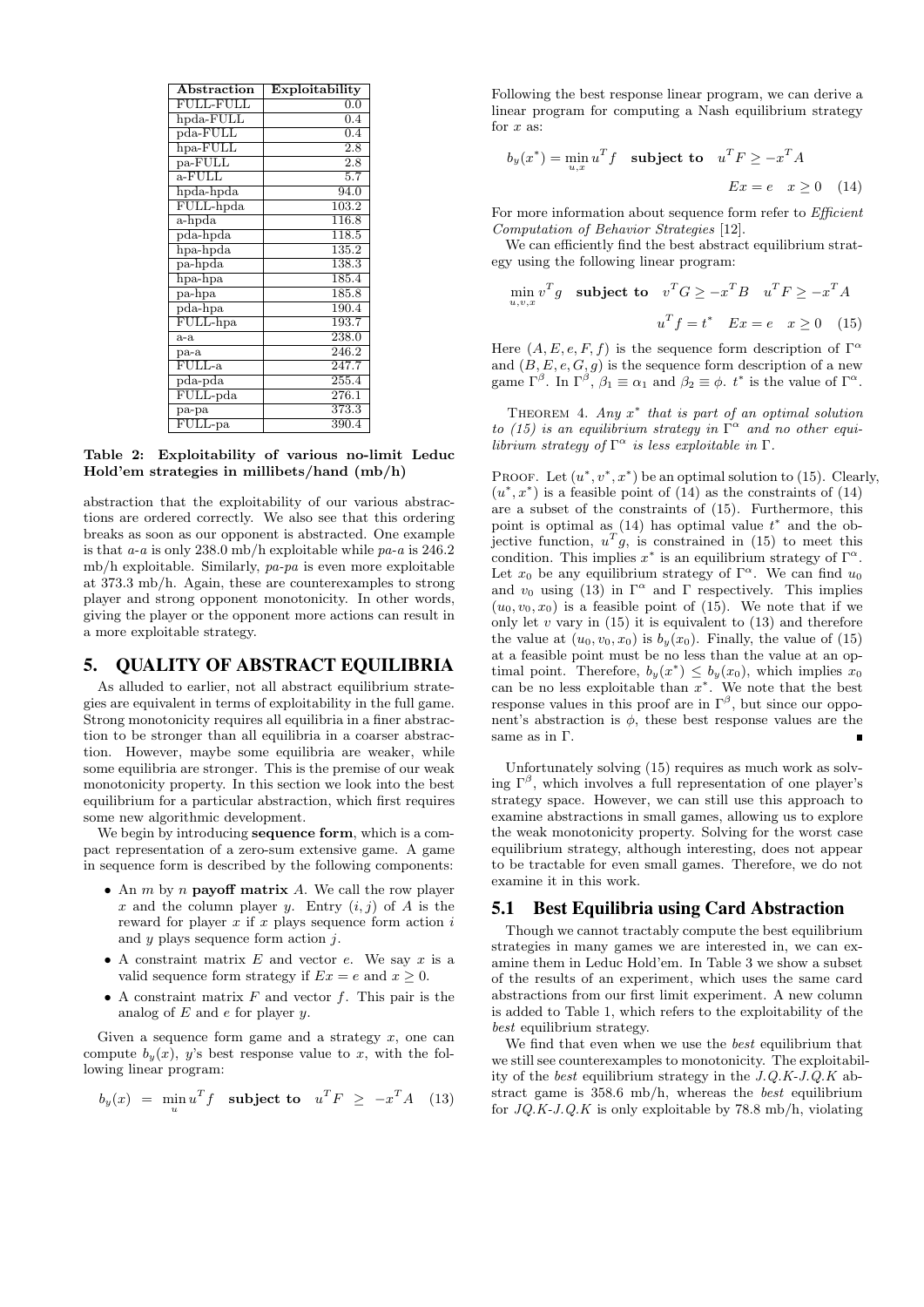| Abstraction      | Exploitability | Exploitability     |
|------------------|----------------|--------------------|
|                  |                | (Best)             |
| <b>FULL-FULL</b> | 0.0            | 0.0                |
| FULL-J.Q.K       | 491.0          | $\overline{1}$ .7  |
| FULL-JQK         | 459.5          | $\overline{10.1}$  |
| FULL-J.QK        | 345.7          | $\overline{45.3}$  |
| J.Q.K-FULL       | 55.2           | 55.2               |
| FULL-JQ.K        | 348.9          | 57.7               |
| <b>JQ.K-FULL</b> | 69.0           | 69.0               |
| $JO.K-J.Q.K$     | 274.1          | 78.8               |
| $J.O.K-JO.K$     | 401.3          | 88.8               |
| <b>J.QK-FULL</b> | 126.3          | 126.3              |
| <b>JQK-FULL</b>  | 219.3          | 219.3              |
| JQ.K-JQ.K        | 272.2          | 272.2              |
| $J.Q.K-J.Q.K$    | 359.9          | 358.6              |
| $J. QK-J. QK$    | 440.6          | $\overline{4}40.6$ |
| <b>JQK-JQK</b>   | 755.8          | 710.2              |

Table 3: Exploitability of various limit Leduc Hold'em strategies in millibets/hand (mb/h)

weak player monotonicity. Perhaps even more disturbing is the fact that  $JQ.K-JQ.K$ , which is obtained from the previously mentioned game by merging the Jack and Queen for both players, is only exploitable by 272.2 mb/h. In this case, even if we managed to converge to the best strategy in the larger game it is still worse than one we happened to converge to in the smaller game.

When ordered by the least exploitable equilibrium strategy we see many opposite trends as when ordered by the exploitability of the strategy that the LP solver happened upon. First, if we could indeed find the best strategy, we would like to give our player as much information about the game as possible. There exists an equilibrium strategy in the abstract game  $\textit{FULL-J.Q.}K$  that is only exploitable by 1.7mb/h, however our equilibrium solver happened upon one exploitable by 491mb/h. This difference is incredible when you consider we can guarantee ourselves a strategy that is exploitable by  $219.3 \text{mb/h}$  when using  $JQK$ - $FULL$ , in which our player does not have any knowledge of its own private card prior to the community card's arrival! Second, even when giving our player as many options as possible, there is a counterexample to weak opponent monotonicity as we would rather give our opponent  $JQK$  than the refined *J.QK*. Finally, there is an example of both giving ourselves or our opponent more options leading to higher best case exploitability. Specifically,  $JQ.K-J.Q.K$  is better than  $J.Q.K-J.Q.K$  and  $J.Q.K-JQ.K$  is better than  $J.Q.K-J.Q.K$ .

## 6. DISCUSSION

We used a smaller game, Leduc Hold'em, in this paper so that we could analyze abstract game strategies in terms of their exploitability in the full game. However, we did not carefully construct this game or the abstractions to create the counterexamples we have presented. Leduc Hold'em is scaled version of Texas Hold'em in which the number of cards was reduced and the betting is simplified. The counterexamples arose naturally from the same kind of abstractions used in Texas Hold'em – card abstractions that group hands with similar strength and potential and restricting the betting actions. Since these pathologies are common in this small poker game, we expect them to also be common in larger poker games.

We now introduce an even simpler game to further illustrate how these pathologies arise. Consider the two-player,

|   | a | D  | с  | α |
|---|---|----|----|---|
|   |   |    | 8  |   |
| В |   | 10 | ٠I | 6 |

Figure 1: An example two-player, zero-sum matrix game. The entries are the row player's utilities.



Figure 2: Visual representation of the matrix game in Figure 1.

zero-sum matrix game shown in Figure 1. Matrix games are a special case of extensive games where players simultaneously choose an action. Their joint decision identifies an entry in the matrix specifying the utility for the row player, where the utility for *column player* is simply the negation. In this game, the row player has two actions, A and B, and the column player has four actions, a, b, c, and d. An abstraction of this game is obtained by eliminating one or more actions for either player.

Figure 2 gives a visual representation of this game. The x-axis shows the row player's strategy space. For example, a point 30% along the x-axis represents a strategy where the row player selects action  $B$  with probability 0.3 and action A the remainder of the time. Each line corresponds to a different action for the column player  $(a, b, c \text{ or } d)$ . The height of the line above any point on the x-axis represents the row player's utility when the row player plays that particular strategy and the column player plays the action represented by the line. For example, if the row player plays the strategy  $P(B) = 0.3$  and the column player selects action  $b$ , then the utility for the row player is approximately 4.4, whereas if the column-player selects action d the utility for the row player is approximately 1.8. These points are circled in Figure 2. An equilibrium strategy guarantees the best worst-case value, which in the full game occurs at the intersection of lines  $c$  and  $d$ , giving at least a value of slightly more than 5 to the row player.

Consider an abstract game where the column player only has actions a and b. This abstract game has a range of equilibrium strategies for the row player corresponding to the dash-emphasized segment of line a. Not only are there many equilibrium strategies in this abstract game, but some of them are better than others in terms of their worst-case utility in the full game. Since the true equilibrium strategy for the row player lies within this space, this abstract game has a solution that is not exploitable. Now consider a refinement of this abstraction where the column player has action  $c$  in addition to  $a$  and  $b$ . Here, the equilibrium strategy for